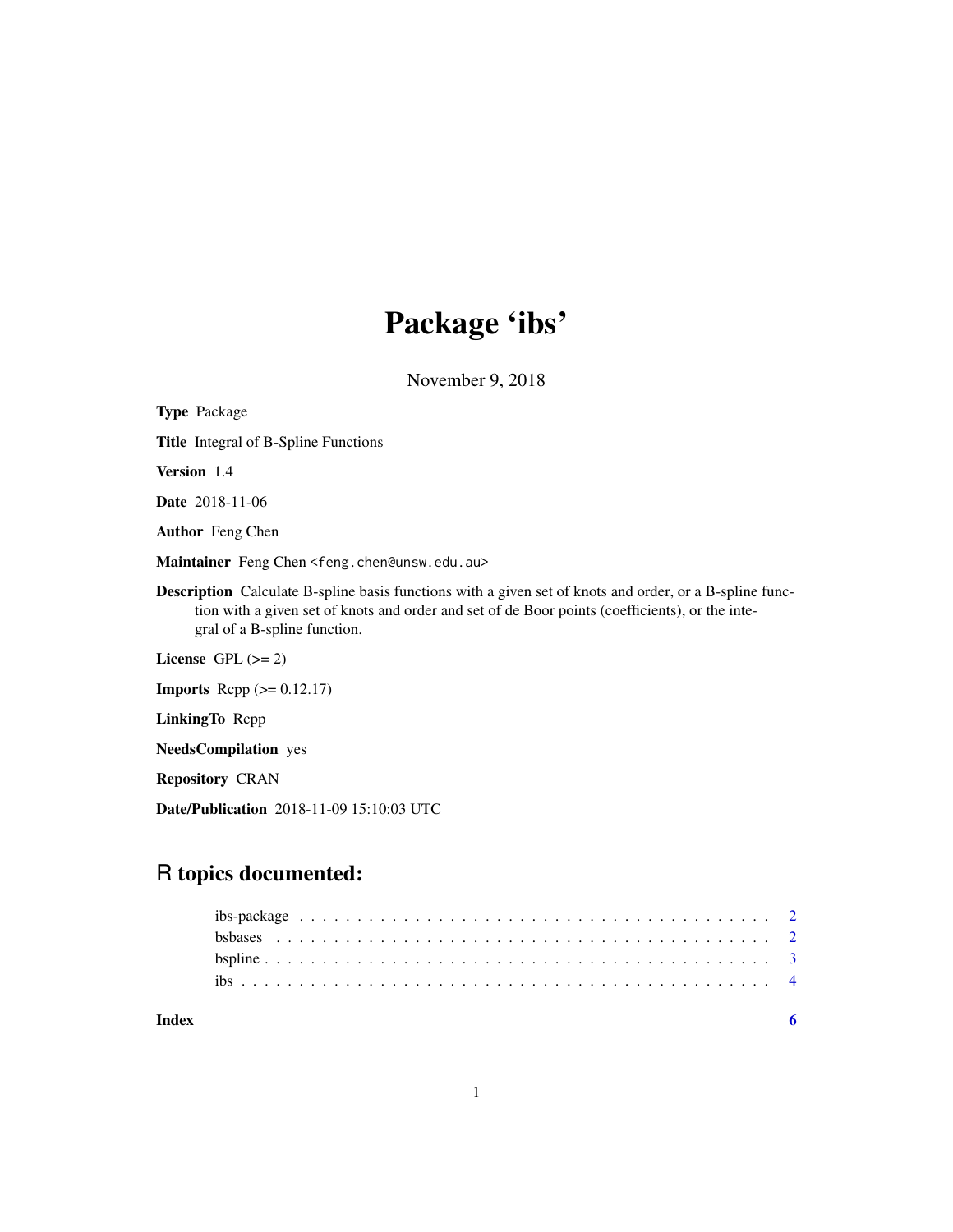#### Description

Evaluate the integral of a B-spline function, or the B-spline function itself, or the B-spline basis functions.

#### Details

The function bsbases calculates the values of the B-spline basis functions defined by knots knots and order ord at sites x. The function bspline evaluates the B-spline function defined by knots knots, order ord, and coefficients coef at sites x. The function ibs calculates the integrals of the B-spline function defined by knots knots, order ord, and coefficients coef from the smallest knot to each of the values in x.

#### Author(s)

Creator: Feng Chen

Maintainer: Feng Chen <feng.chen@unsw.edu.au>

#### References

de Boor, C. (2001) A Practical Guide to Splines. Revised Edition. Springer: New York.

#### See Also

[splineDesign](#page-0-0)

bsbases *B-spline bases*

#### Description

Evaluate the B-spline basis function at the x value(s).

#### Usage

bsbases(x, knots, ord)

#### Arguments

| X     | Numerical value or vector. The value(s) at which to evaluate the B spline bases. |
|-------|----------------------------------------------------------------------------------|
| knots | Numerical vector. The knot positions/sites of the B-spline bases.                |
| ord   | An integer $>=1$ . The order of the B-spline bases. Equals degree plus 1.        |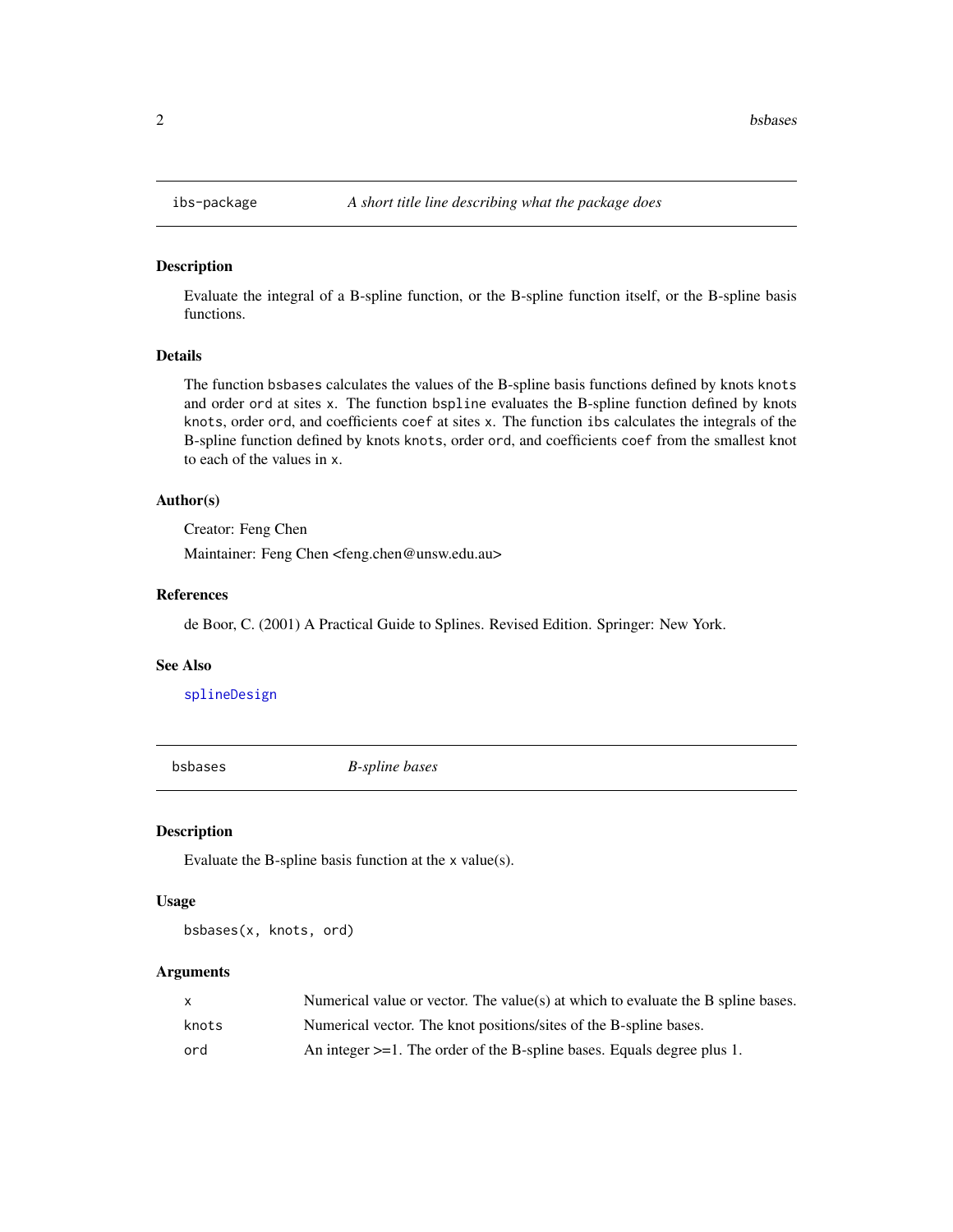#### <span id="page-2-0"></span>bspline 3

#### Value

A numerical matrix of length(x) rows and length(knots)-ord columns.

#### Note

In contrast to the implementation based on the splineDesign function from the splines package, this version of the B-spline basis functions are left-continuous at the rightmost knot.

#### Author(s)

Feng Chen <feng.chen@unsw.edu.au>

#### References

de Boor, C. (2001) A Practical Guide to Splines. Revised Edition. Springer: New York.

#### See Also

#### [splineDesign](#page-0-0)

#### Examples

```
kns <- c(rep(0,4),1:4*0.2,rep(1,4))
round(bsbases(0:5/5,kns,2),10)
round(splines::splineDesign(kns,0:5/5,2),10)
```
<span id="page-2-1"></span>bspline *B-spline function*

#### Description

Evaluate the value of the B-spline function with knots knots, order ord, and coefficients coef at value $(s)$  x.

#### Usage

```
bspline(x, knots, ord, coef = rep(1, length(knots) - ord))
```
#### Arguments

| x     | Numerical value or vector. The value(s) at which to evaluate the B-spline.               |
|-------|------------------------------------------------------------------------------------------|
| knots | Numerical vector. The knot positions/sites of the B-spline function.                     |
| ord   | An integer $>=1$ . The order of the B-spline function. Equals degree plus 1.             |
| coef  | A numerical vector. The coefficients (de Boor points) defining the B-spline<br>function. |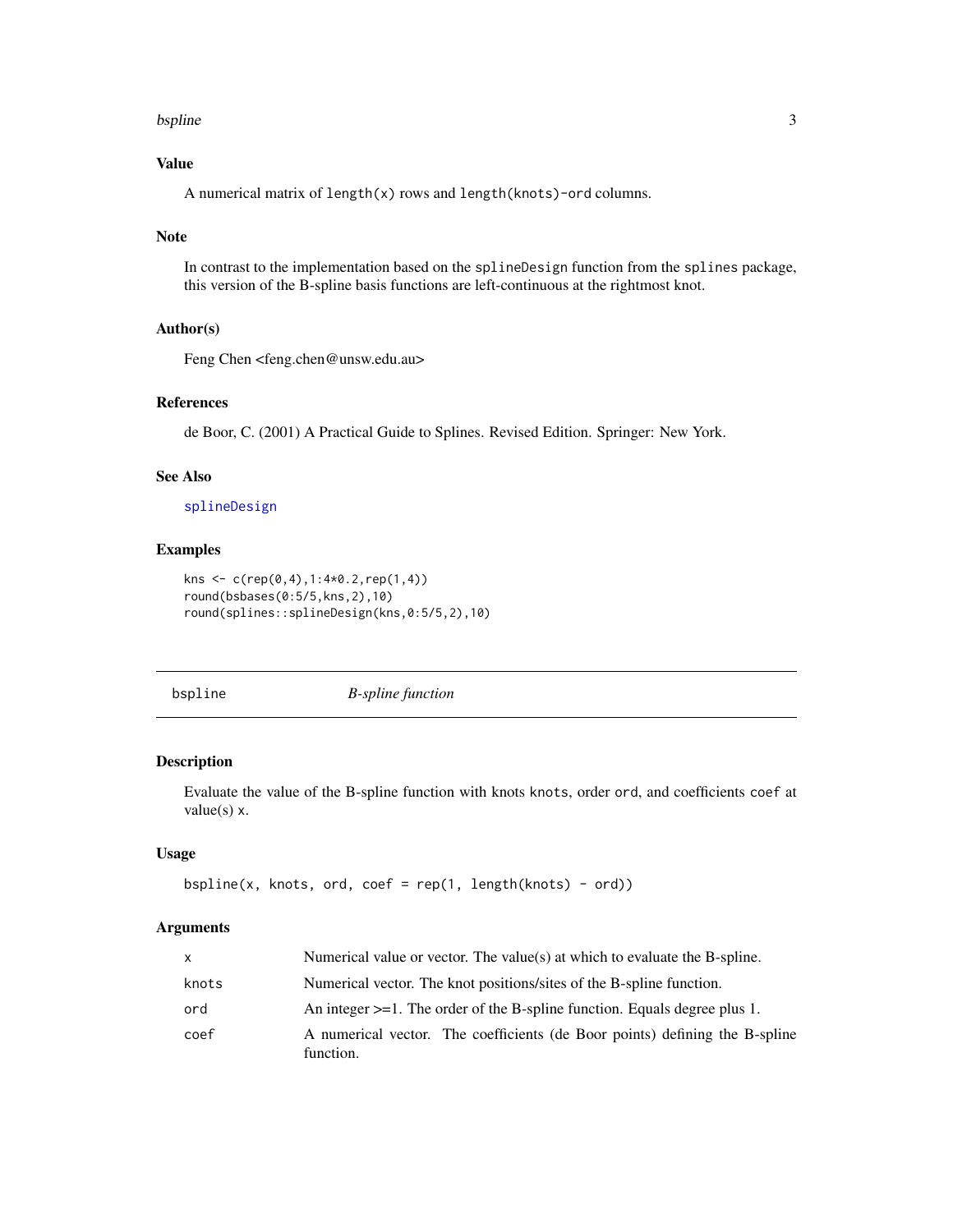#### <span id="page-3-0"></span>Value

A scalar or a vector of length equal to that of x.

#### Note

In contrast to the implementation based on the splineDesign function from the splines package, this version of the B-spline function is left-continuous at the rightmost knot site.

#### Author(s)

Feng Chen <feng.chen@unsw.edu.au>

#### References

de Boor, C. (2001) A Practical Guide to Splines. Revised Edition. Springer: New York.

#### See Also

[splineDesign](#page-0-0)

#### Examples

```
kns <- c(rep(0,4),1:4*0.2,rep(1,4))
bspline(0:10/10,kns,3,rep(1,length(kns)-3))
splines::splineDesign(kns,0:10/10,3)%*%rep(1,length(kns)-3)
```
ibs *Integratal of a B-spline function*

#### Description

Calculate the integral of a B-spline function.

#### Usage

```
ibs(x, knots, ord=4, coef = rep(1, length(knots) - ord))
```
#### Arguments

| $\mathsf{x}$ | Numerical value or vector. The value(s) at which to evaluate the integral of the<br>B-spline; must be in the interval bewteen the smallest knot to the (nknots-ord) the<br>largest knot. |
|--------------|------------------------------------------------------------------------------------------------------------------------------------------------------------------------------------------|
| knots        | Numerical vector. The knot positions/sites of the B-spline function to be inte-<br>grated.                                                                                               |
| ord          | An integer $>=1$ . The order of the B-spline integrand function to be integrated.<br>Equals degree plus 1.                                                                               |
| coef         | A numerical vector. The coefficients (de Boor points) defining the B-spline<br>integrand function.                                                                                       |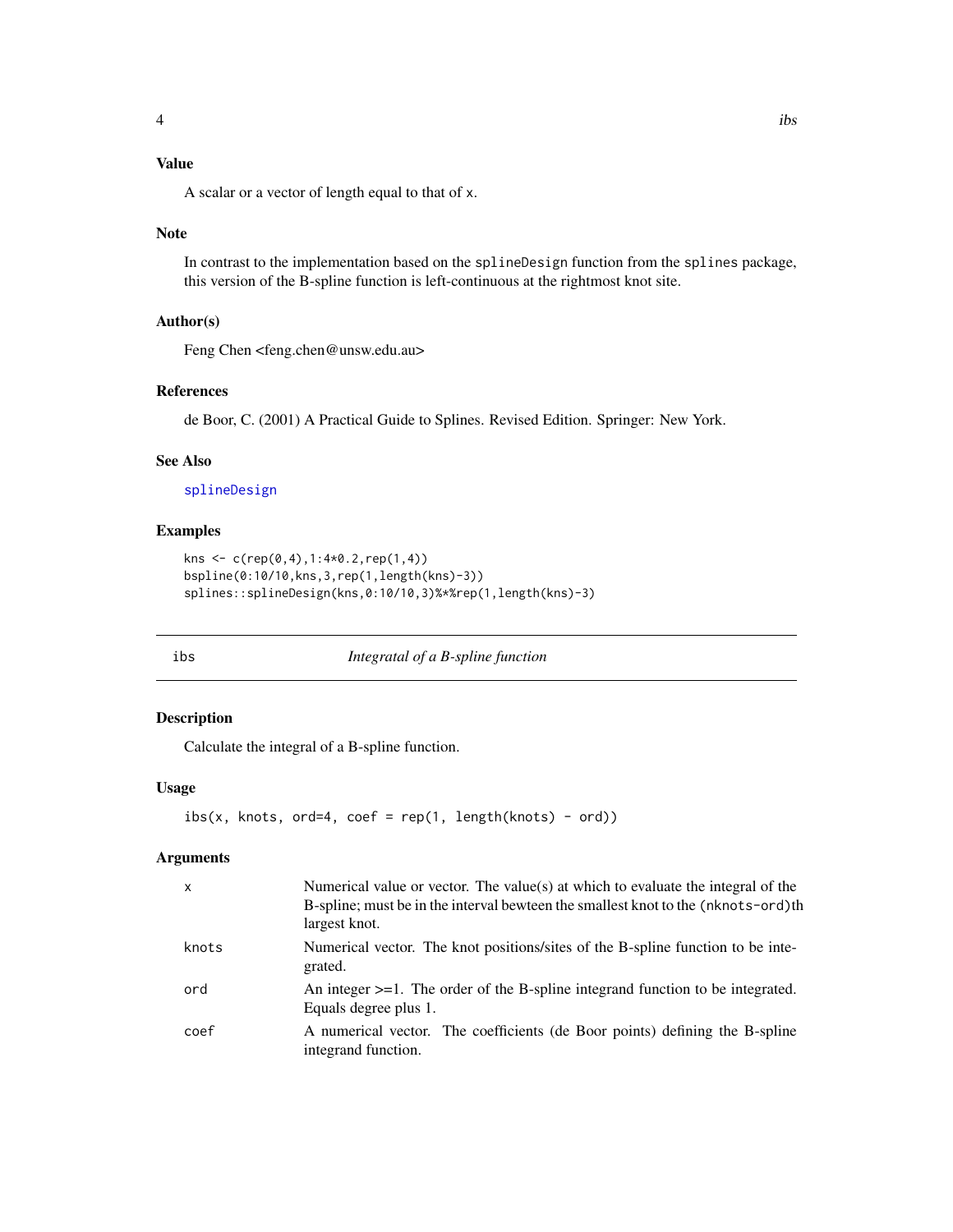#### <span id="page-4-0"></span>Details

The function returns the integral(s) of the B-spline function specified by knots knots, order ord, and coefficients coef, from the minimum knot position to each x value. The evaluation is based on a closed form expression of the integral in terms of higher order B-splines, given on page 128 of de Boor (2001).

#### Value

A numerical equal to the integral(s).

#### Author(s)

Feng Chen <feng.chen@unsw.edu.au>

#### References

de Boor, C (2001) A Practical Guide to Splines. Revised Edition. Springer: New York.

#### See Also

[bspline](#page-2-1)

#### Examples

```
kns <- c(rep(0,4),1:4*0.2,rep(1,4))
co <- rnorm(length(kns)-3)
integrate(bspline,knots=kns,ord=3,coef=co,0,0.95)
integrate(function(x)bsbases(x,kns,3) %*% co,0,0.95)
ibs(0.95,kns,3,co)
```